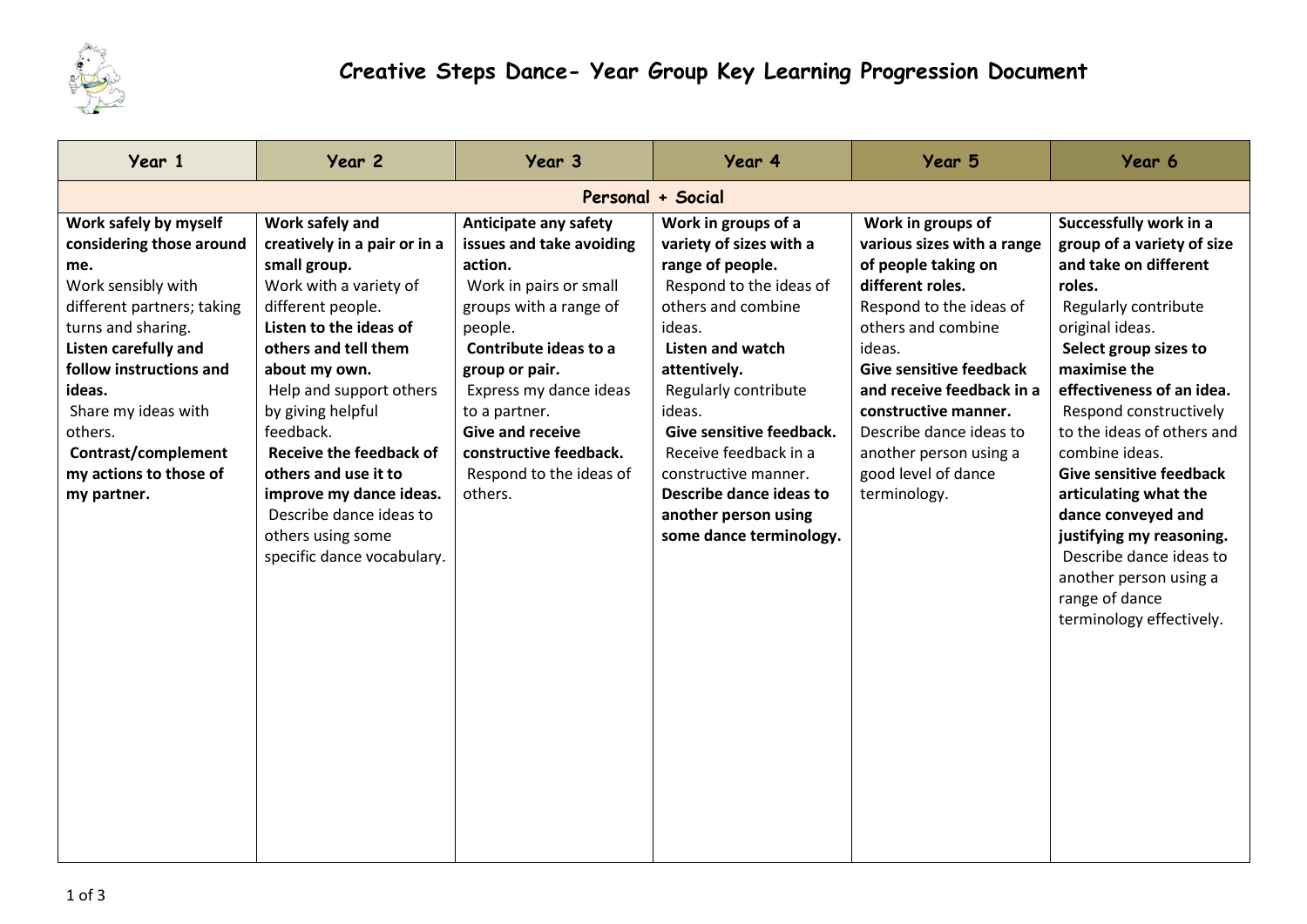| Year 1                                                                                                                                                                                                                                                                                                                                                                                                         | Year 2                                                                                                                                                                                                                                                                                                                                                                                                                                                                                                                                                     | Year 3                                                                                                                                                                                                                                                                                                                                                                                                                                                                                                                                                                                                                  | Year 4                                                                                                                                                                                                                                                                                                                                                                                                                                                                                                                                                                       | Year 5                                                                                                                                                                                                                                                                                                                                                                                                                                                                                                                                                                                                                                                        | Year 6                                                                                                                                                                                                                                                                                                                                                                                                                                                                                                                                                                                                                                              |  |  |
|----------------------------------------------------------------------------------------------------------------------------------------------------------------------------------------------------------------------------------------------------------------------------------------------------------------------------------------------------------------------------------------------------------------|------------------------------------------------------------------------------------------------------------------------------------------------------------------------------------------------------------------------------------------------------------------------------------------------------------------------------------------------------------------------------------------------------------------------------------------------------------------------------------------------------------------------------------------------------------|-------------------------------------------------------------------------------------------------------------------------------------------------------------------------------------------------------------------------------------------------------------------------------------------------------------------------------------------------------------------------------------------------------------------------------------------------------------------------------------------------------------------------------------------------------------------------------------------------------------------------|------------------------------------------------------------------------------------------------------------------------------------------------------------------------------------------------------------------------------------------------------------------------------------------------------------------------------------------------------------------------------------------------------------------------------------------------------------------------------------------------------------------------------------------------------------------------------|---------------------------------------------------------------------------------------------------------------------------------------------------------------------------------------------------------------------------------------------------------------------------------------------------------------------------------------------------------------------------------------------------------------------------------------------------------------------------------------------------------------------------------------------------------------------------------------------------------------------------------------------------------------|-----------------------------------------------------------------------------------------------------------------------------------------------------------------------------------------------------------------------------------------------------------------------------------------------------------------------------------------------------------------------------------------------------------------------------------------------------------------------------------------------------------------------------------------------------------------------------------------------------------------------------------------------------|--|--|
| Physical + Health and Fitness                                                                                                                                                                                                                                                                                                                                                                                  |                                                                                                                                                                                                                                                                                                                                                                                                                                                                                                                                                            |                                                                                                                                                                                                                                                                                                                                                                                                                                                                                                                                                                                                                         |                                                                                                                                                                                                                                                                                                                                                                                                                                                                                                                                                                              |                                                                                                                                                                                                                                                                                                                                                                                                                                                                                                                                                                                                                                                               |                                                                                                                                                                                                                                                                                                                                                                                                                                                                                                                                                                                                                                                     |  |  |
| Use a number of<br>different travelling<br>actions using my feet and<br>other parts of my body.<br>Use different speeds and<br>sizes to vary my actions.<br><b>Balance in different</b><br>shapes with some<br>control.<br>Name and perform a<br>wide range of actions e.g.<br>elevation, turning,<br>gesture, travel, stillness,<br>falling.<br>Link actions and perform<br>with coordination and<br>control. | Know the difference<br>between and can<br>perform a wide range of<br>travelling actions.<br>Turn in both directions.<br><b>Hold a sustained</b><br>balance.<br>Use speed and size to<br>alter my actions to create<br>an effect.<br>Safely perform a range<br>of jumps and hops.<br>I can turn on the spot<br>without falling.<br>Co-ordinate simple<br>upper body and lower<br>body actions.<br>Use stillness as an<br>effective part of my<br>performance.<br>Explore, copy,<br>remember and repeat a<br>sequence of actions<br>performing with fluency. | Use stillness effectively.<br>Differentiate between<br>and perform a wide range<br>of travelling actions with<br>a degree of accuracy.<br>Sustain a static or<br>dynamic balance.<br>Turn on the spot with<br>control.<br>Turn confidently in both<br>directions.<br>Differentiate between<br>and perform a wide range<br>of gestures.<br>Safely perform a range<br>of jumps and can control<br>my size and dynamics.<br>Co-ordinate upper body<br>and lower body actions.<br>Think about using size<br>and speed of actions to<br>create an effect.<br>Perform a sequence of<br>actions with accuracy and<br>fluidity. | Turn on the spot in both<br>directions with control.<br>Safely perform a range of<br>jumps in combination.<br>Sustain a static or<br>dynamic balance.<br>Use stillness effectively<br>paying attention to the<br>whole body.<br>Perform a wide range of<br>travelling actions using<br>size, directions and<br>speeds effectively.<br>Use facial expression to<br>give a sense of character<br>or mood.<br>Perform a wide range of<br>gestures and use them to<br>convey meaning.<br>Perform motifs<br>accurately with<br>consideration to rhythmic<br>and spatial elements. | Perform a variety of<br>turns on the spot with<br>control.<br>Safely perform a range of<br>jumps and in combination<br>when travelling.<br>Use stillness paying<br>attention to tension and<br>extension in the whole<br>body.<br>Perform and adapt a wide<br>range of travelling actions<br>using different pathways.<br>Perform a wide range of<br>gestures and use them to<br>convey meaning<br>accurately.<br>Sustain a variety of static<br>and dynamic balances.<br>Perform expressively to<br>give a sense of character<br>or mood.<br>Remember a complex<br>pattern of moves and<br>perform them with a<br>good degree of repetition<br>and accuracy. | Perform and adapt a<br>wide variety of travelling<br>actions using different<br>pathways consistently<br>and accurately.<br>Perform a wide variety of<br>gestures and use them to<br>convey meaning<br>consistently and<br>accurately.<br>Use stillness effectively<br>paying attention to<br>tension and extension in<br>the whole body.<br>Use emphasis effectively.<br>Use focus effectively.<br>Sustain a variety of static<br>or dynamic balances with<br>a sense of aesthetics.<br><b>Use facial expression</b><br>sensitively to give a<br>sense of character or<br>mood.<br>Perform accurately with<br>control and fluency<br>consistently. |  |  |
|                                                                                                                                                                                                                                                                                                                                                                                                                |                                                                                                                                                                                                                                                                                                                                                                                                                                                                                                                                                            |                                                                                                                                                                                                                                                                                                                                                                                                                                                                                                                                                                                                                         |                                                                                                                                                                                                                                                                                                                                                                                                                                                                                                                                                                              |                                                                                                                                                                                                                                                                                                                                                                                                                                                                                                                                                                                                                                                               |                                                                                                                                                                                                                                                                                                                                                                                                                                                                                                                                                                                                                                                     |  |  |